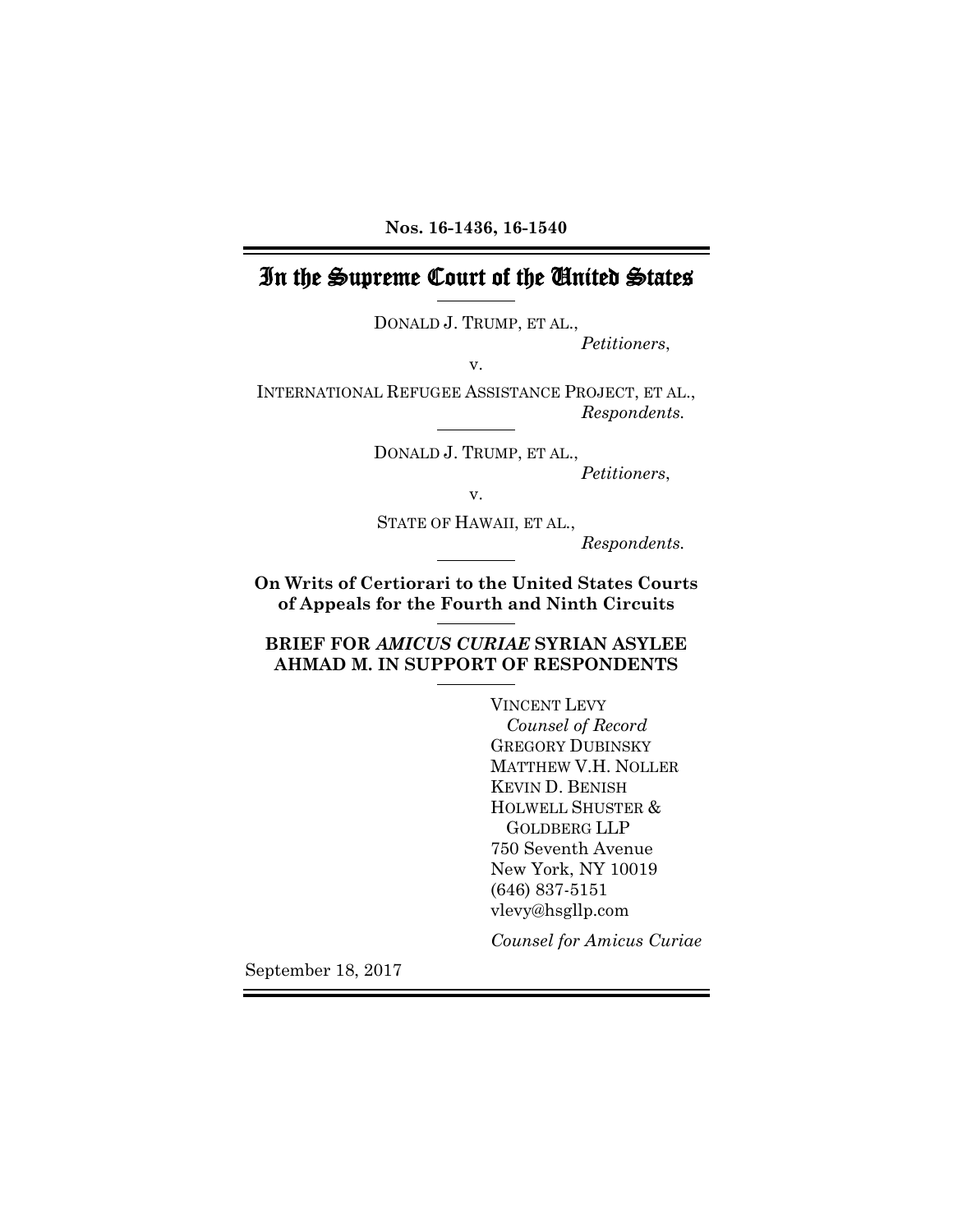# **TABLE OF CONTENTS**

| INTEREST OF AMICUS CURIAE1                                                          |
|-------------------------------------------------------------------------------------|
| INTRODUCTION AND SUMMARY OF THE                                                     |
|                                                                                     |
| Ahmad's Story Shows That The Order<br>$I_{\cdot}$<br>Violates Our Immigration Laws4 |
| A. Ahmad Flees Civil War For Safety In A                                            |
| B. Ahmad Is Separated From His Family,<br>Who Remain In Mortal Danger In Syria7     |
| C. Ahmad Overcomes The Trump<br>Administration's Attempts To Keep Him               |
|                                                                                     |
|                                                                                     |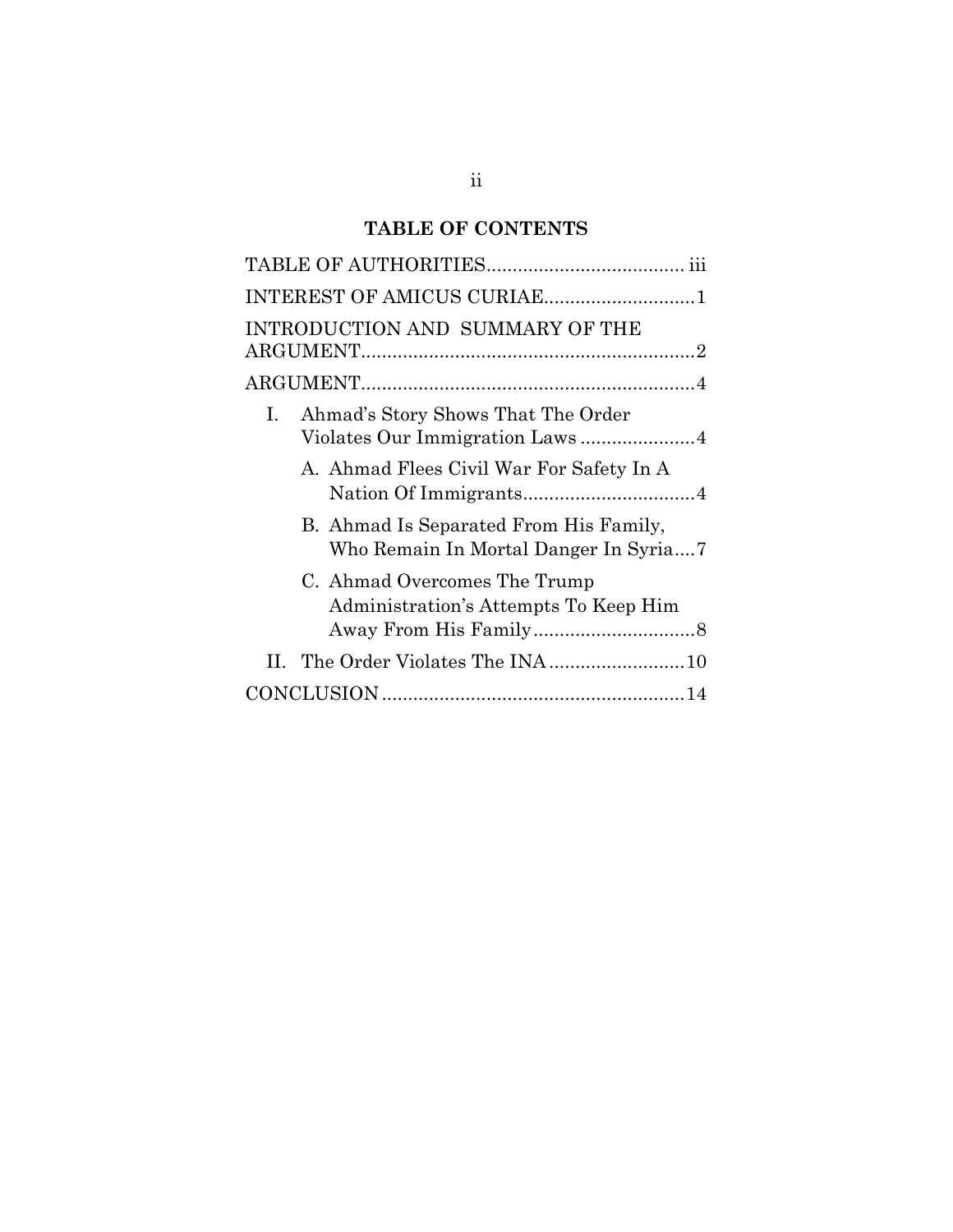# **TABLE OF AUTHORITIES**

## <span id="page-2-0"></span>**Cases**

| Doe v. Trump,<br>2017 WL 975996 (W.D. Wis. Mar. 10, 2017)1, 10       |
|----------------------------------------------------------------------|
| FDA v. Brown & Williamson Tobacco,                                   |
| In re Griffiths,                                                     |
| Kerry v. Din,                                                        |
| Legal Assistance for Vietnamese Asylum<br>Seekers v. Dep't of State, |
| Miller v. Johnson,                                                   |
| Moore v. City of East Cleveland,                                     |
| Schuette v. BAMN,                                                    |
| United States v. Witkovich,                                          |
| Washington v. Trump,<br>2017 WL 462040 (W.D. Wash. Feb. 3, 2017)9    |
| <b>Statutes</b>                                                      |
|                                                                      |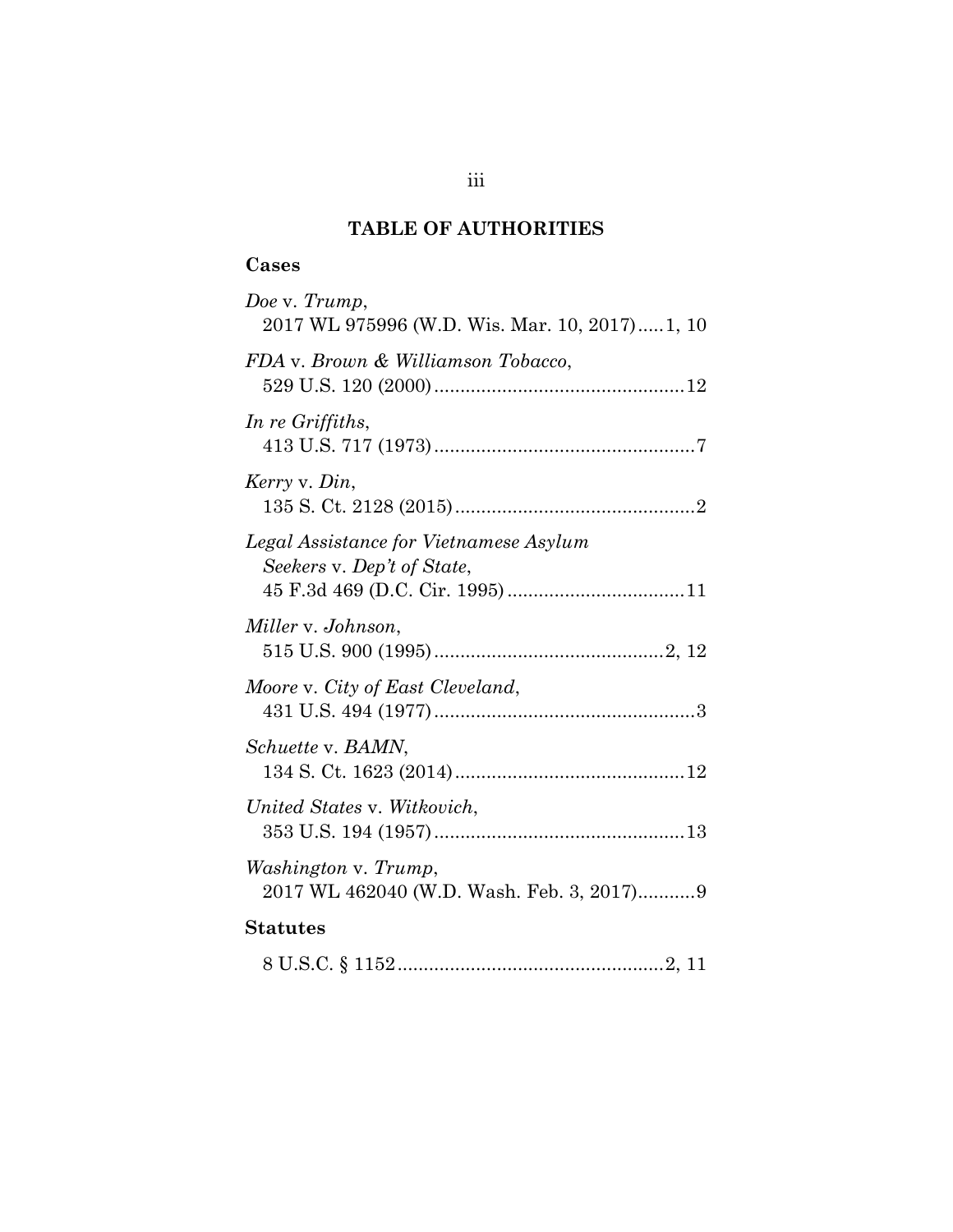# **Other Authorities**

| Amnesty Int'l, "Death Everywhere": War                                                                              |
|---------------------------------------------------------------------------------------------------------------------|
| Crimes and Human Rights Abuses in<br>Aleppo, Syria (2015),                                                          |
|                                                                                                                     |
|                                                                                                                     |
| Janine di Giovanni, The Morning They<br>Came for Us: Dispatches from Syria (2016)5, 8                               |
| Robert F. Worth, Aleppo After the Fall,                                                                             |
| Robin Yassin-Kassab & Leila Al-Shami,<br>Burning Country: Syrians in Revolution                                     |
| Syrian Accountability Project, Covered in<br>Dust, Veiled by Shadow: The Siege and<br>Destruction of Aleppo (2017), |
| U.S. State Dep't, Syria 2016 Human                                                                                  |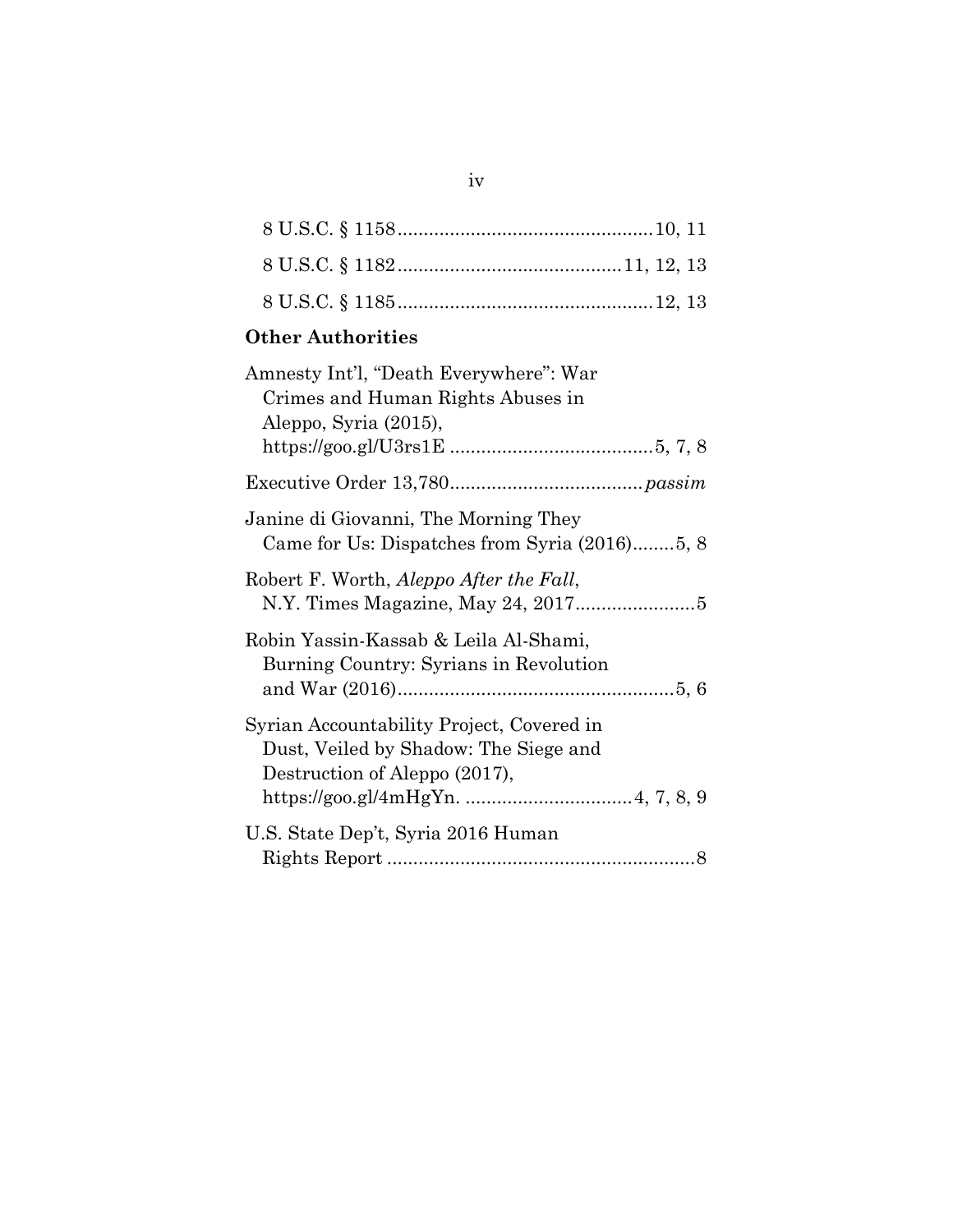#### **INTEREST OF** *AMICUS CURIAE*

<span id="page-4-0"></span>Ahmad M. is an asylee from Aleppo, Syria, who fled the Syrian Civil War in 2014.[1](#page-4-1) He received asylum in the United States in 2016 and promptly sought derivative-asylum status for his wife and daughter, whom Ahmad had been forced to leave behind. The derivative-asylum process was well underway when President Trump signed his first Executive Order banning entry from Syria and six other majority-Muslim countries. That Executive Order halted Ahmad's derivative petitions, as did its replacement, Executive Order 13,780 (the "Order").

Ahmad challenged the Order and, in March 2017, a federal district court enjoined its enforcement against Ahmad and his family, recognizing the irreparable harm the Order caused and the equities his case presented. *Doe* v. *Trump*, 2017 WL 975996 (W.D. Wis. Mar. 10, 2017). Because of that injunction and the nationwide injunctions under review here, Ahmad's petitions were processed, and he reunited with his wife and daughter in Wisconsin in April 2017.

Ahmad shares his story in the hope of sparing others from an order that tears families apart. He urges the Court to vindicate the fundamental American values underlying the carefully calibrated immigration laws that Congress created.

 $\overline{\phantom{a}}$ 

<span id="page-4-1"></span><sup>1</sup> Petitioner has filed blanket consents to the filing of *amicus*  briefs in these cases. Emails from respondents consenting to the filing of this brief have been filed with the Clerk. No counsel for a party authored this brief in whole or in part, and no party or party's counsel made a monetary contribution intended to fund its preparation or submission. *Amicus*'s counsel funded in entirety the preparation and submission of this brief.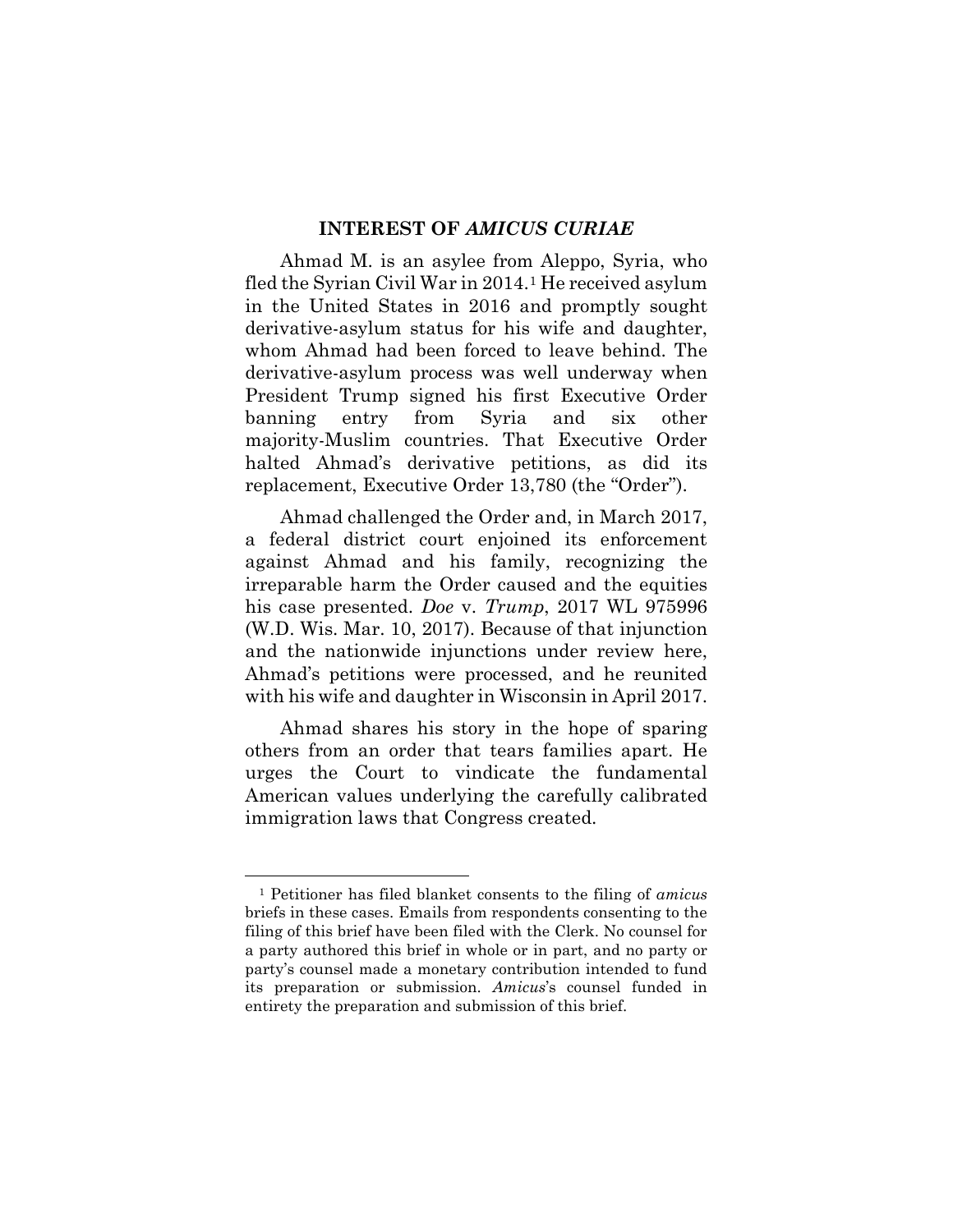### **INTRODUCTION AND SUMMARY OF THE ARGUMENT**

<span id="page-5-0"></span>What is at issue in these cases is, at bottom, a matter of congressional intent. The Government argues that Congress granted the President unlimited and unreviewable authority to close the Nation's borders to certain nationalities.

But Congress's "specific statutory directions" in the Immigration and Nationality Act ("INA") instruct that aliens seeking admission are to be evaluated as individuals, not as members of a national, ethnic, or religious group. *Kerry* v. *Din*, 135 S. Ct. 2128, 2140 (2015) (Kennedy, J., concurring); 8 U.S.C. § 1152(a)(1)(A) (the Executive may not discriminate in issuing visas on the basis of "race, sex, nationality, place of birth, or place of residence"). Here, the President has adopted sweeping, group-based classifications that are incompatible with these congressional directives and with "the simple command that the Government must treat" individuals "as individuals, not as simply components of a racial, religious, sexual, or national class." *Miller*  v. *Johnson*, 515 U.S. 900, 911 (1995) (internal quotation marks omitted). The Order therefore exceeds the President's authority.

Ahmad's story shows why the Government's view of the President's statutory power cannot and should not carry the day. Ahmad and his family are precisely those whom the asylum laws are meant to protect. Receiving asylum in the United States "was one of the most memorable moments of [his] life," Ahmad explained in his suit to enjoin the Order. Aff. of John Doe ¶ 21, *Doe* v. *Trump*, No. 17-cv-00112 (Feb. 13, 2017), ECF No. 11 ("Aff."). "Yet, at the same time, [he]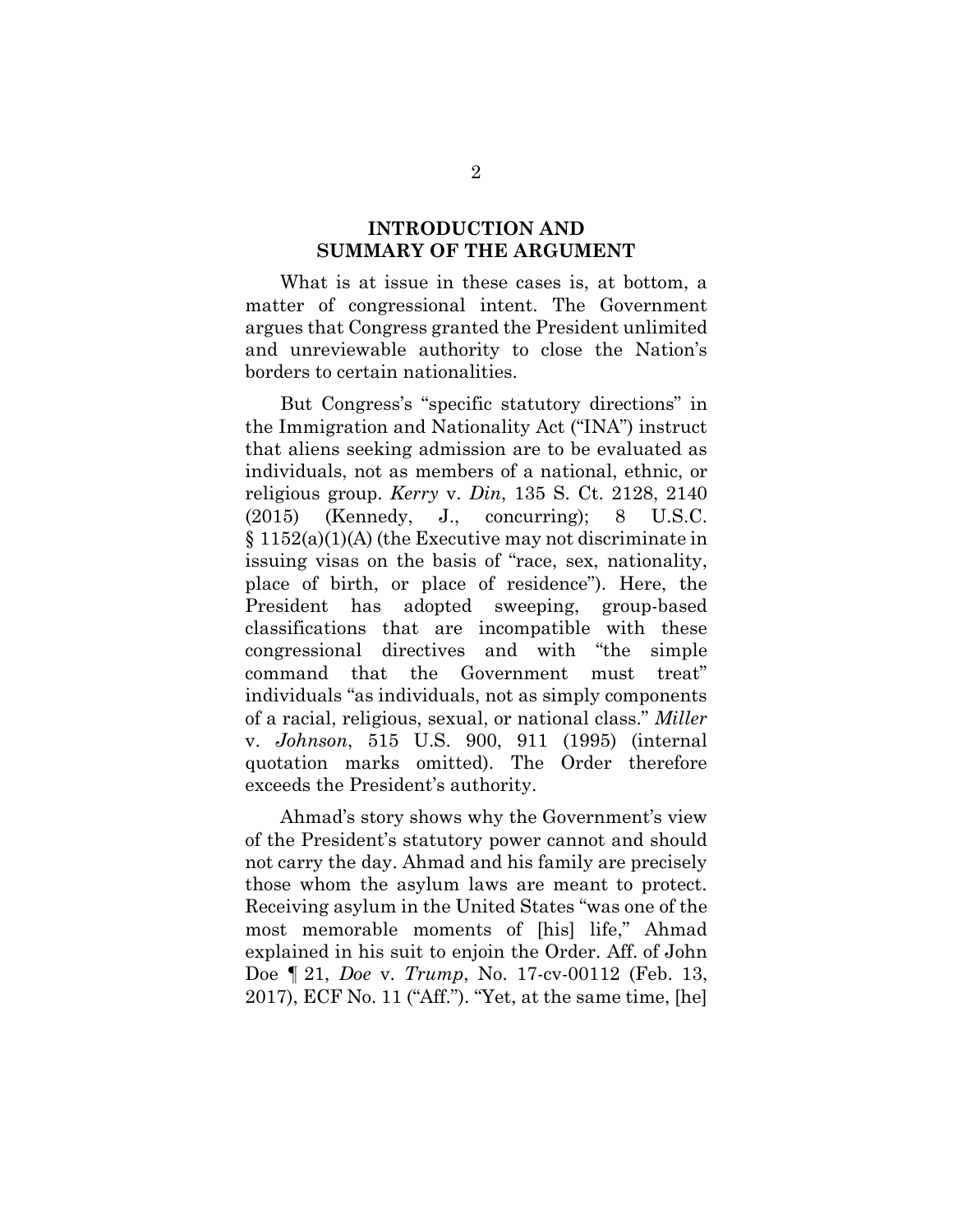was terribly afraid" for his family, and was "desperate to get them to safety." *Id.* Ahmad had good reason to worry. Ahmad's three-year-old son was killed in Aleppo while fleeing an artillery strike in 2015. Given the security conditions in Aleppo, Ahmad's son was "hastily buried in an unmarked grave." *Id.* ¶¶ 18-19. His wife and daughter, facing a constant threat of rape and murder by militia members, went into hiding. Ahmad did not know if he would ever see them again—and by the Executive's lights, he never would have. The Order would have stranded them in Syria, where they faced almost-certain death. But because the federal courts intervened, Ahmad reunited with his family in Wisconsin, where they now live and play a productive role in their community.

Ahmad's narrative exposes how the Order, by regulating entry based on arbitrary, nationality-based distinctions, "slic[es] deeply into the family itself," *Moore v. City of E. Cleveland*, 431 U.S. 494, 498 (1977) (plurality opinion), unlawfully separating American immigrants from their relatives. The Order targets immigrant families, refugees, and asylees purely because they share a nationality with a few others who are extremists. Congress could not have intended such a result. The Order cannot be squared with the Nation's laws or most fundamental values, and it should be set aside.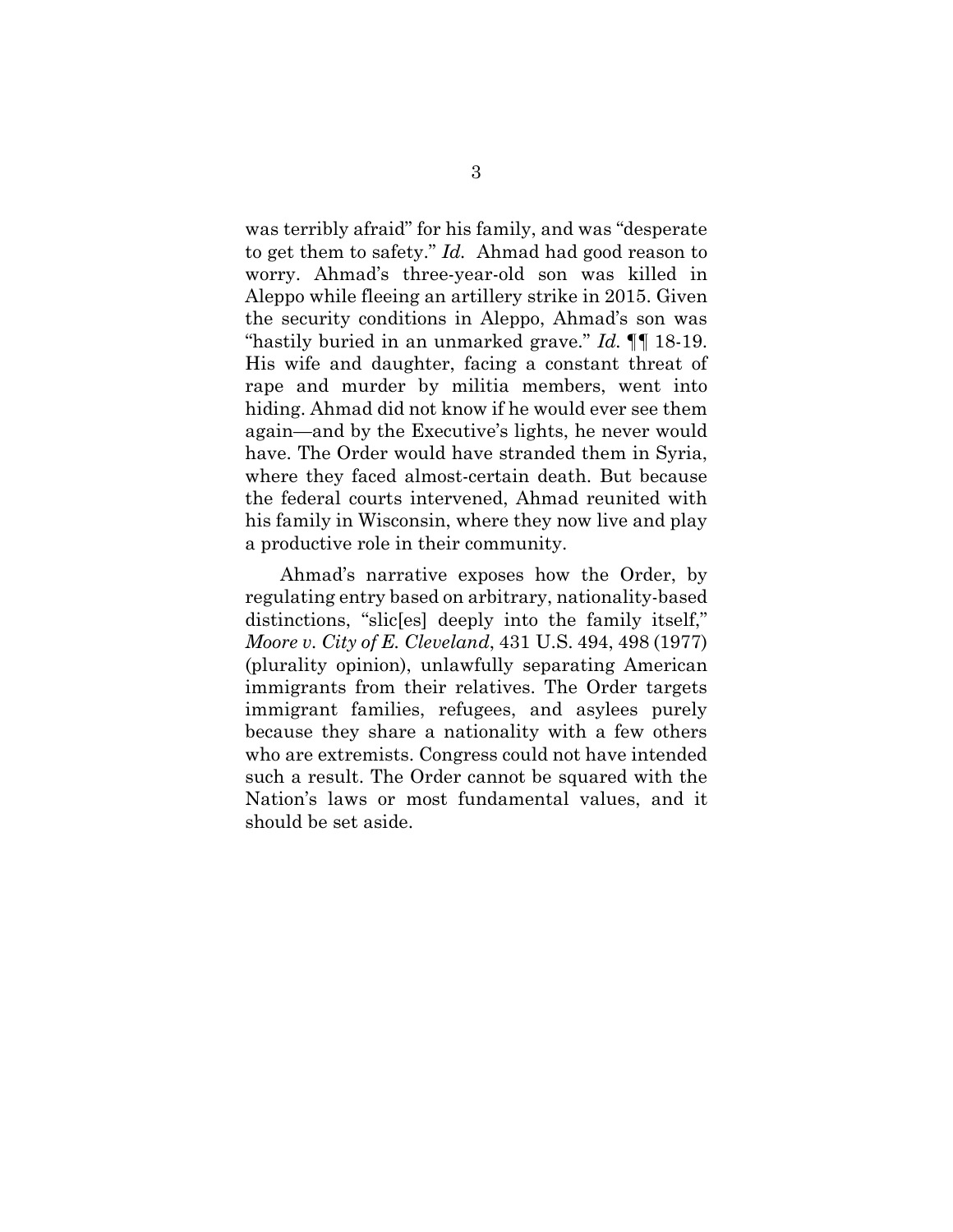#### **ARGUMENT**

## <span id="page-7-1"></span><span id="page-7-0"></span>**I. Ahmad's Story Shows That The Order Violates Our Immigration Laws.**

Ahmad M. is a 31-year-old Sunni Muslim man who currently lives in Madison, Wisconsin, with his wife and three-year-old daughter. He immigrated to the United States from Syria in 2014. He has become an engaged member of his community. He is active in his mosque and normally works 12 hours a day, seven days a week. He and his wife are expecting another child, who is due to be born next year. This is the happy ending to Ahmad's story. But it is one that could not and would not have occurred without the intervention of the federal courts.

## <span id="page-7-2"></span>**A. Ahmad Flees Civil War For Safety In A Nation Of Immigrants.**

We begin in 2011, as the "Arab Spring" protests first reached Syria. Syrian Accountability Project, Covered in Dust, Veiled by Shadow: The Siege and Destruction of Aleppo 8 (2017), https://goo.gl/4mHgYn. While activists protested Bashar al-Assad's totalitarian regime in Aleppo, Ahmad was celebrating his recent marriage. To support his new family, he began working as the manager of his father's outdoor-recreation business. Aff. ¶ 3.

Ahmad's wife gave birth to their first child, a son, in early 2012. She became pregnant with their second child, a daughter, shortly thereafter. By then, Syria had fallen into full civil war. *Id.* ¶ 4. Armed militias took control of Aleppo. The Syrian Arab Army ("SAA"), a militia aligned with the Assad regime, controlled the area in which Ahmad lived. The Free Syrian Army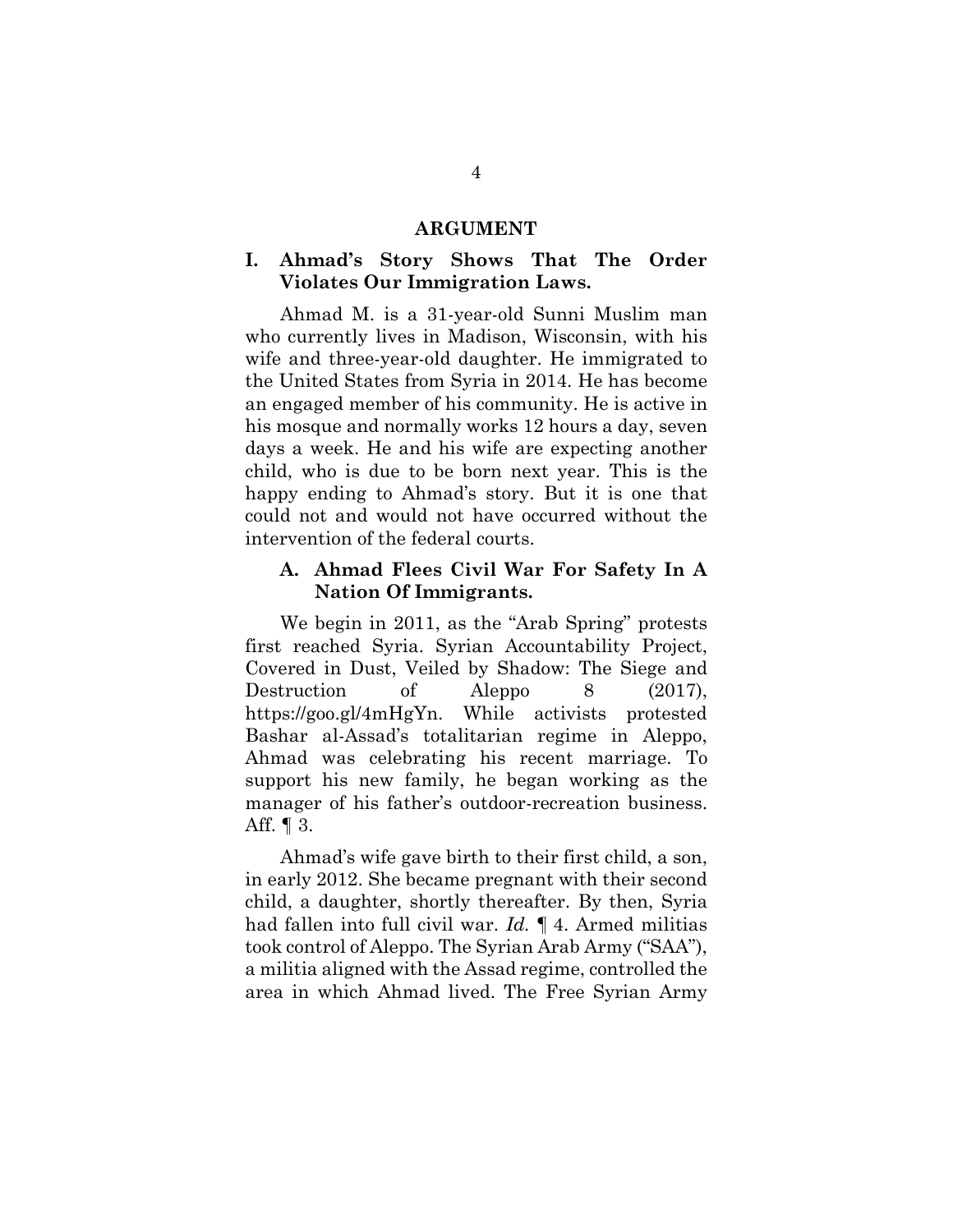("FSA"), a rebel militia affiliated with Sunni Muslims, controlled the area in which his father's business was located. *Id.* ¶ 5. The militias stationed snipers at the borders between their strongholds and targeted civilians who tried to cross. Janine di Giovanni, The Morning They Came for Us: Dispatches from Syria 127 (2016); Robert F. Worth, *Aleppo After the Fall*, N.Y. Times Magazine, May 24, 2017.

The SAA and rebel militias both subjected civilians in Aleppo to "unthinkable atrocities." Amnesty Int'l, "Death Everywhere:" War Crimes and Human Rights Abuses in Aleppo, Syria 6 (2015), https://goo.gl/U3rs1E. Both sides routinely imprisoned, tortured, and executed civilians. *Id.* at 16-17. Members of the FSA began extorting and kidnapping civilians, holding them in appalling conditions until they or their families paid a ransom. *Id.* at 45; Robin Yassin-Kassab & Leila Al-Shami, Burning Country: Syrians in Revolution and War 96 (2016). Sexual violence against women was rampant. Amnesty Int'l, *supra*, at 40.

Eventually, the militias got to Ahmad and his family. Because Ahmad is a Sunni Muslim, the SAA wrongly believed he sympathized with the FSA. Aff. ¶ 5. The FSA, for its part, wrongly believed he sympathized with the SAA because it controlled the area of Aleppo in which he lived. *Id.* This put Ahmad in an impossible—and impossibly dangerous situation. He could not safely commute within Aleppo from his home in SAA territory to his father's business in FSA territory. Instead, he had to leave Aleppo entirely, circumvent the city, and reenter the FSA-controlled area from a different road, a trip that took approximately fifteen hours each way. *Id.* ¶¶ 6-7.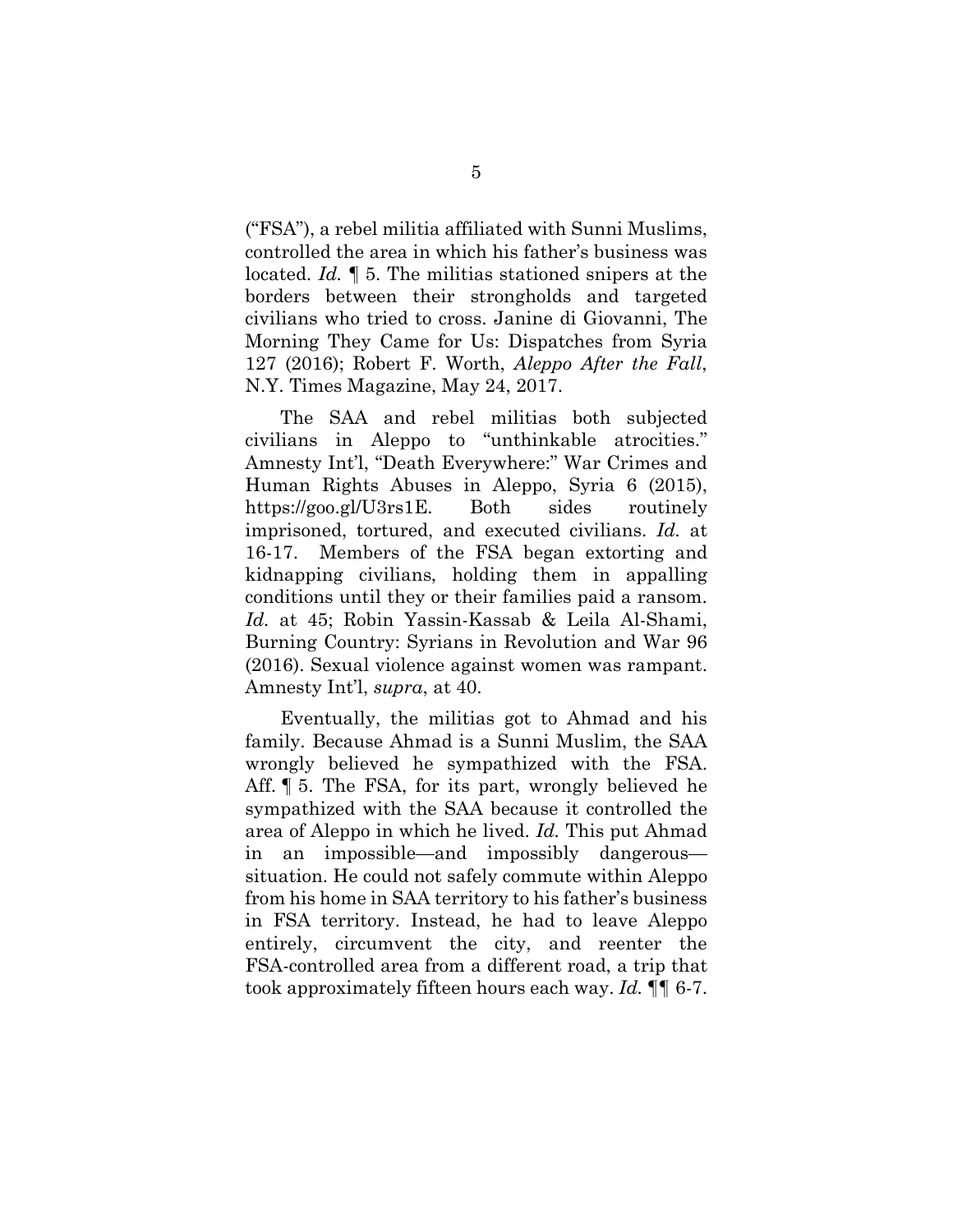At the end of one trip in June 2013, he found that the FSA had commandeered his family's business. FSA members demanded that Ahmad pay them "protection money." When he said he could not pay, they slashed his abdomen with a knife and beat him severely. Ahmad was hospitalized and underwent surgery. His abdomen remains disfigured to this day. *Id.* ¶ 7.

Ahmad's wife gave birth to their daughter five months later. *Id.* ¶ 10. Ahmad was away at the time, visiting the United States with his parents on a tourist visa. *Id.* ¶ 8. The purpose of the trip was to try to find a way to get his family out of Syria, but he was unsuccessful in doing so. *Id.* ¶ 9. While in the United States, Ahmad learned that he had been conscripted by the SAA. Because he refused to fight for the Assad regime, he had to travel back to Syria in secret. *Id.* ¶ 10.

In February 2014, one month after he returned to Aleppo, SAA members broke into Ahmad's home. They beat him, kidnapped him, and locked him in an underground prison. He was imprisoned for two days before he was able to pay his captors' ransom. *Id.* ¶ 11.

Ahmad's circumstances grew even more dire in the following weeks. The Victory Front, an al-Qaeda branch affiliated with the FSA, declared that anyone who saw Ahmad should kill him on sight. *Id.* ¶ 12; *see*  Yassin-Kassab & Al-Shami, *supra*, at 126-27 (discussing the Victory Front). The Victory Front added Ahmad to a "wanted dead or alive" list and posted it near his family's business. The list identified Ahmad and his parents by their full names. Aff. ¶ 12.

Having been conscripted into the SAA and marked for death by the FSA, Ahmad knew he could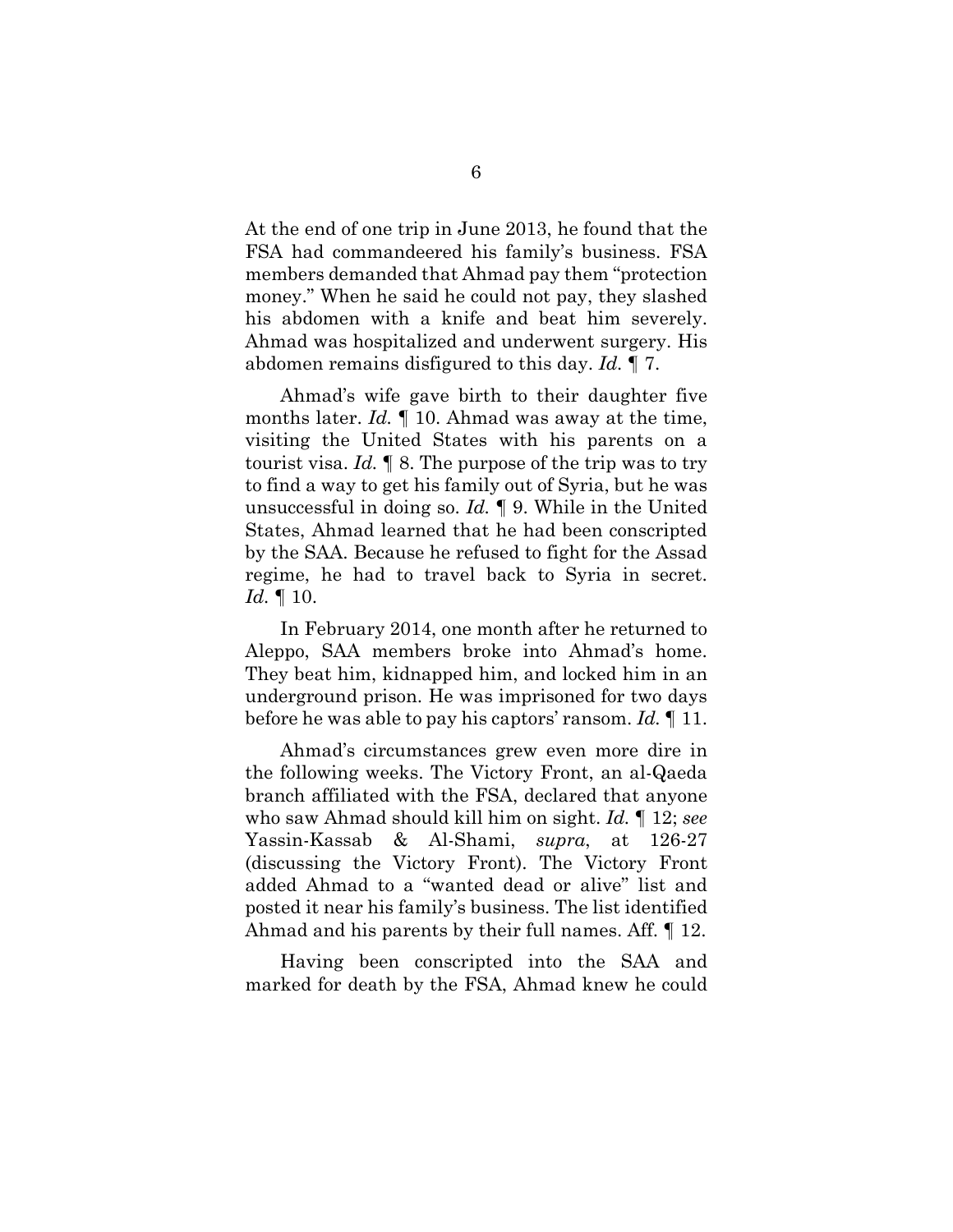not remain in Syria. He fled to the United States in March 2014. Immigration officials at Chicago O'Hare International Airport detained Ahmad for nearly a week. After determining that he had a credible fear of returning to Syria, however, they welcomed him into the country, consistent with the laws of the United States. *Id.* ¶ 13.

Ahmad's experience places him in a long history of immigrants, starting with the Founders, who fled persecution in their home countries for a safer life here. *In re Griffiths*, 413 U.S. 717, 719 (1973) ("From its inception, our Nation welcomed and drew strength from the immigration of aliens.").

### <span id="page-10-0"></span>**B. Ahmad Is Separated From His Family, Who Remain In Mortal Danger In Syria.**

Ahmad's arrival in the United States was bittersweet. He had narrowly escaped further harm in Syria, but his wife and two infant children remained in mortal danger.

Ahmad's wife, son, and daughter had to contend with "one of history's lengthiest campaigns of heavy aerial bombardment." Syrian Accountability Project, *supra*, at 29. From 2012 through December 2016, the Syrian military carried out a relentless bombing campaign against civilian areas in Aleppo. *Id.* at 10-17, 47-53. Using missiles, chemical weapons, and barrel bombs,<sup>[2](#page-10-1)</sup> the military targeted residences,

 $\overline{\phantom{a}}$ 

<span id="page-10-1"></span><sup>2</sup> Barrel bombs are improvised explosive devices made by packing "oil barrels, fuel tanks or gas cylinders" with "explosives, fuel and metal fragments—such as ball bearings, nails and machine parts." Amnesty Int'l, *supra*, at 19. They cannot be aimed at specific targets, so the Syrian Air Force used them to indiscriminately target civilians. *Id.* at 19-22. They "are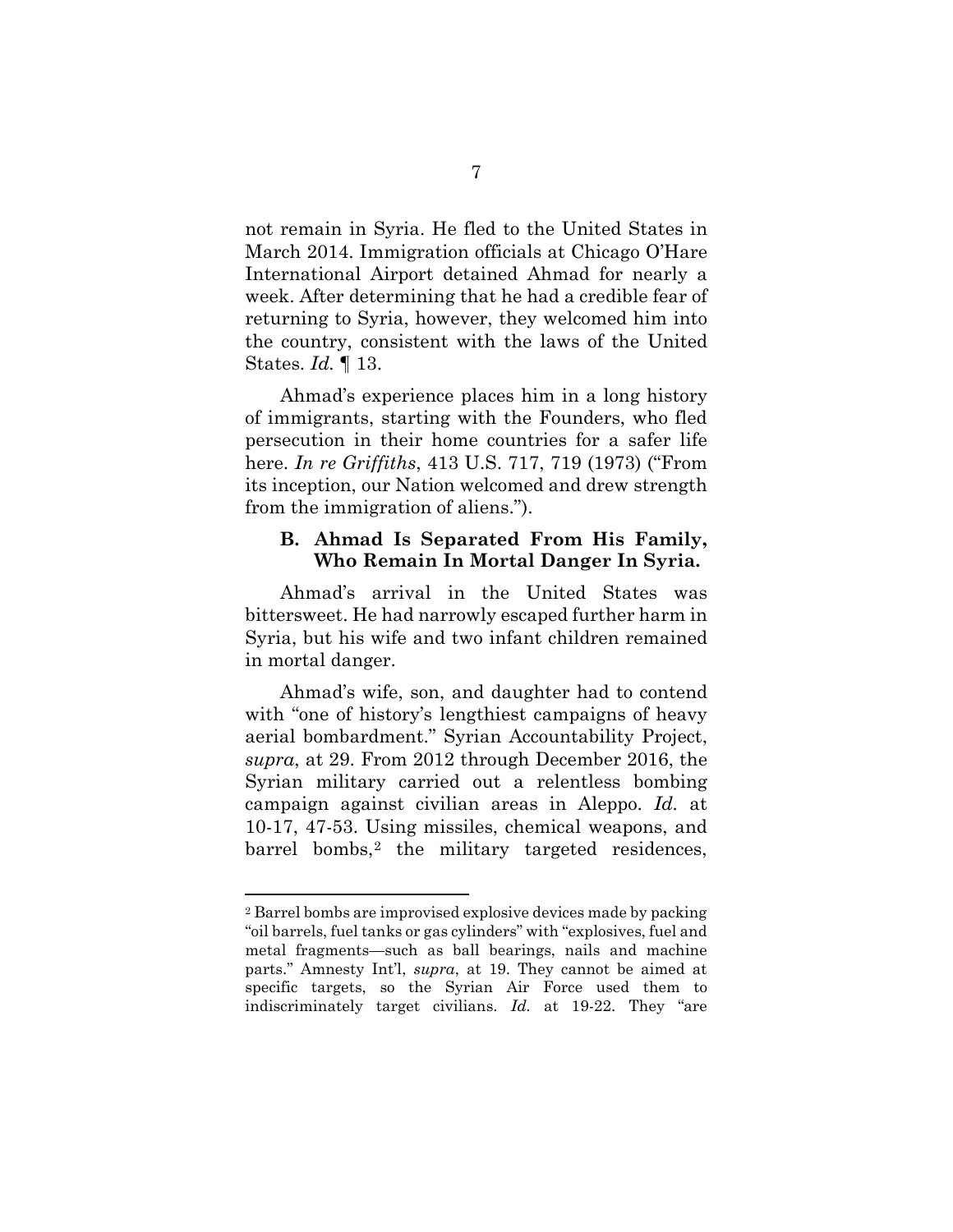markets, bakeries, and hospitals. *Id.* at 10-17, 34-40; Amnesty Int'l, *supra*, at 20-34; *see also* U.S. State Dep't, Syria 2016 Human Rights Report 2 ("The Asad government and its supporters reportedly continued [in 2016] to use indiscriminate and deadly force against civilians, conducting air and ground-based military assaults on cities, residential areas, and civilian infrastructure.").[3](#page-11-1) Rebel militias also attacked civilians areas using mortars and improvised rockets that locals called "hell cannons." Amnesty Int'l, *supra*, at 34-39.

In July 2015, an artillery strike killed Ahmad's son. The blast hit Ahmad's family's home. In the ensuing panic, his son—then just three years old—fell three stories to his death. Ahmad could not travel to Syria to mourn with his wife and daughter. Nor, given the security situation in Aleppo, could his wife give their son a proper funeral. He was buried hastily in a park and now rests in an unmarked grave. Aff. ¶ 19.

## <span id="page-11-0"></span>**C. Ahmad Overcomes The Trump Administration's Attempts To Keep Him Away From His Family.**

1. After an Immigration Judge granted Ahmad asylum under the INA and Convention Against Torture, Ahmad invoked the INA's protections for families by filing derivative-asylum petitions for his wife and daughter. *Id.* ¶¶ 20, 22.

While the Government was processing Ahmad's petitions, his family continued to suffer. The Syrian government began a siege of Aleppo in July 2016,

 $\overline{\phantom{a}}$ 

unspeakably effective at causing pain." di Giovanni, *supra* at 123.

<span id="page-11-1"></span><sup>3</sup> https://www.state.gov/documents/organization/265732.pdf.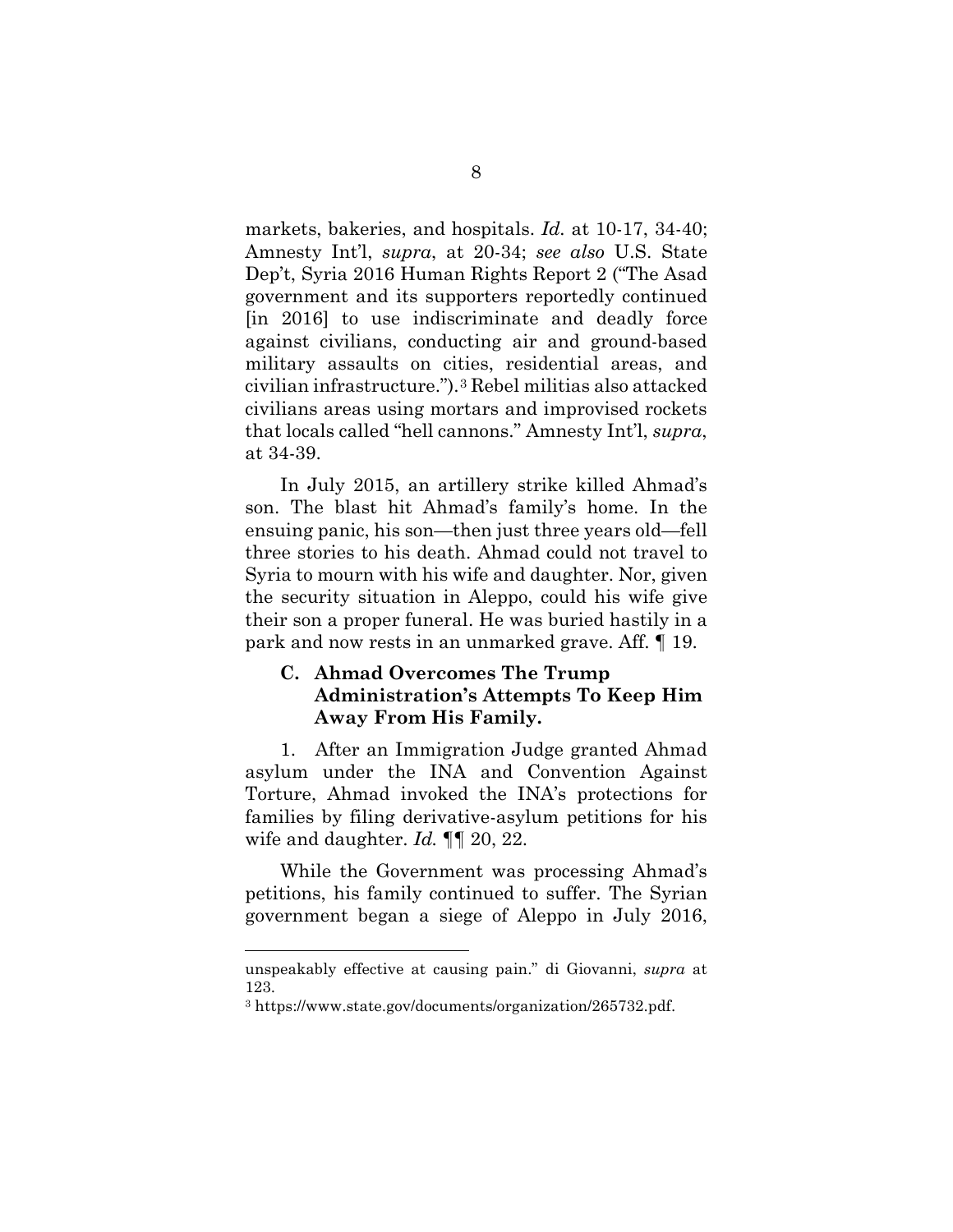surrounding the city and cutting off supply lines. Syrian Accountability Project, *supra*, at 17-20. Over the next five months, the Syrian government blocked humanitarian aid and continued its bombing campaign against markets and bakeries. *Id.* at 28. The city's residents, including Ahmad's wife and daughter, lacked access to food and safe drinking water. *Id.* To make matters worse, Ahmad's daughter came down with tonsillitis. But because of the SAA's attacks on hospitals, she could not seek medical care.

Back in the United States and with limited means of communicating with his family, Ahmad spent every day obsessively checking Syrian news outlets, in constant dread that he would find out that an attack had taken his wife and daughter from him. *Id.* ¶¶ 24-25.

In the meantime, Ahmad followed the American presidential election in the media. A year and a half after Ahmad sought refuge in the United States from war-torn Syria, then-candidate Trump called for "a total and complete shutdown of Muslims entering the United States." J.A. 179. That campaign promise troubled Ahmad, who feared he would never again see his family.

2. On January 27, 2017, President Trump signed Executive Order 13,769. Ahmad filed suit, seeking a temporary restraining order prohibiting the enforcement of Executive Order 13,769 against him or his family. Complaint, *Doe*, No. 17-cv-00112 (Feb. 13, 2017), ECF No. 1. He withdrew his request for a TRO after the Government resumed processing Ahmad's petitions in response to the nationwide injunction entered in *Washington* v. *Trump*, 2017 WL 462040 (W.D. Wash. Feb. 3, 2017).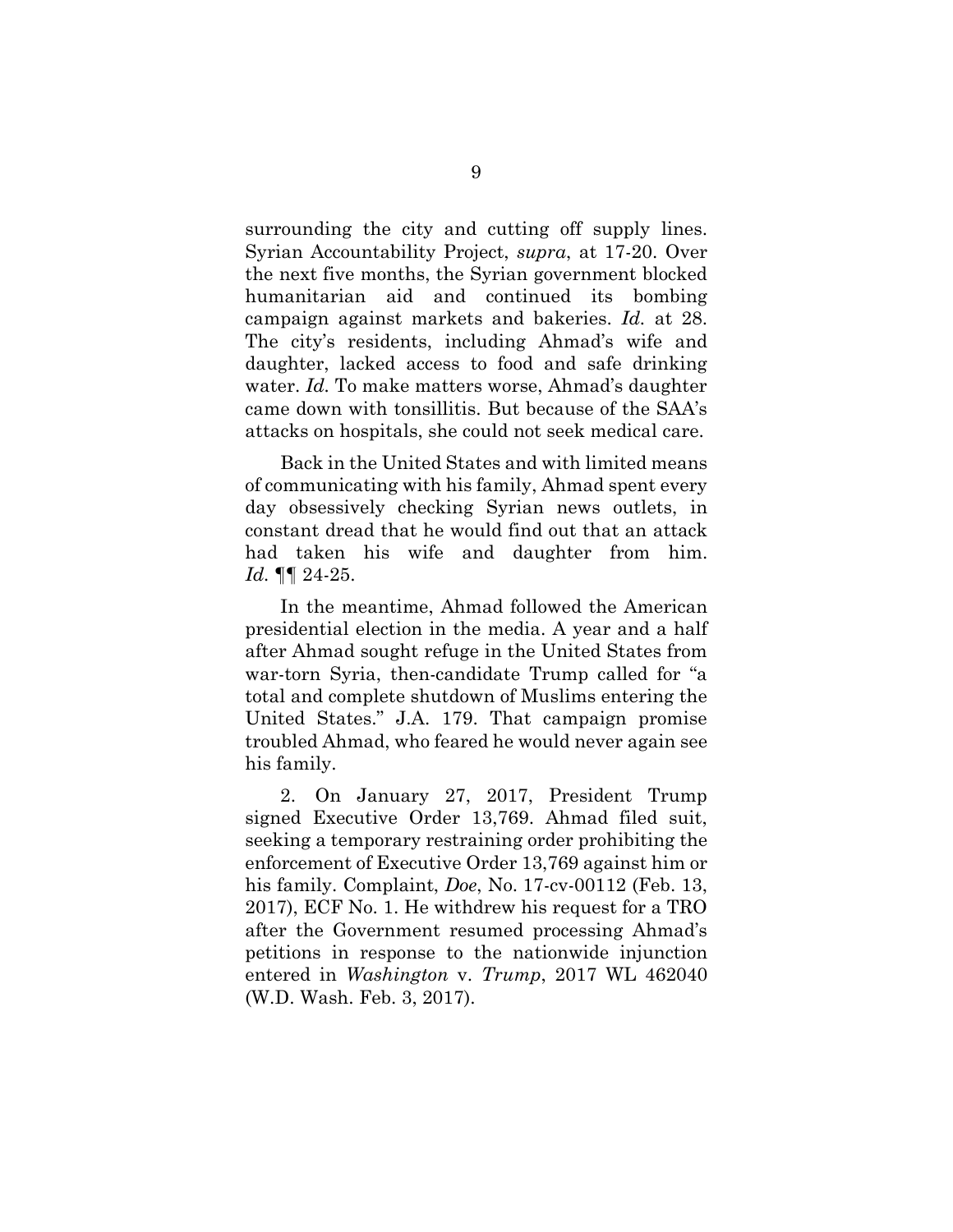Then, on March 6, Present Trump signed the revised Order. The Government admitted that the Order, once it went into effect, would block further consideration of Ahmad's petitions. Def. Opp. at 10-11, *Doe*, 3:17-cv-00112 (Mar. 16, 2017), ECF No. 40. Given the imminent threat to his reunification with his family, Ahmad renewed his request for a TRO. On March 10, the district court granted the request and enjoined the Government from enforcing the Order against Ahmad, his wife, or his daughter. *Doe*, 2017 WL 975996, at \*1.

3. With an injunction in place in Ahmad's case, and then two additional, nationwide injunctions entered against enforcement of the Order, the Government continued to process Ahmad's derivative petitions and, in April 2017, Ahmad was reunited with his family. His story, however, is a cautionary tale. His reunion occurred only after great loss and suffering, and only because federal courts enjoined the Orders that would have stranded his wife and daughter in Syria. If this Court reverses the decisions of the Fourth and Ninth Circuits, the Order will keep other families apart. These families' stories, unlike Ahmad's, may not have happy endings.

#### <span id="page-13-0"></span>**II. The Order Violates The INA.**

Ahmad's story places into sharp focus the reason why the Court should reject the Government's view of the President's authority to exclude entire nationalities under the INA. Congress granted a statutory right to asylees, including Ahmad, to seek derivative-asylum status for spouses and children. 8 U.S.C. § 1158(b)(3). Congress mandated that, in this process, the Government could not discriminate against Ahmad or his family on the basis of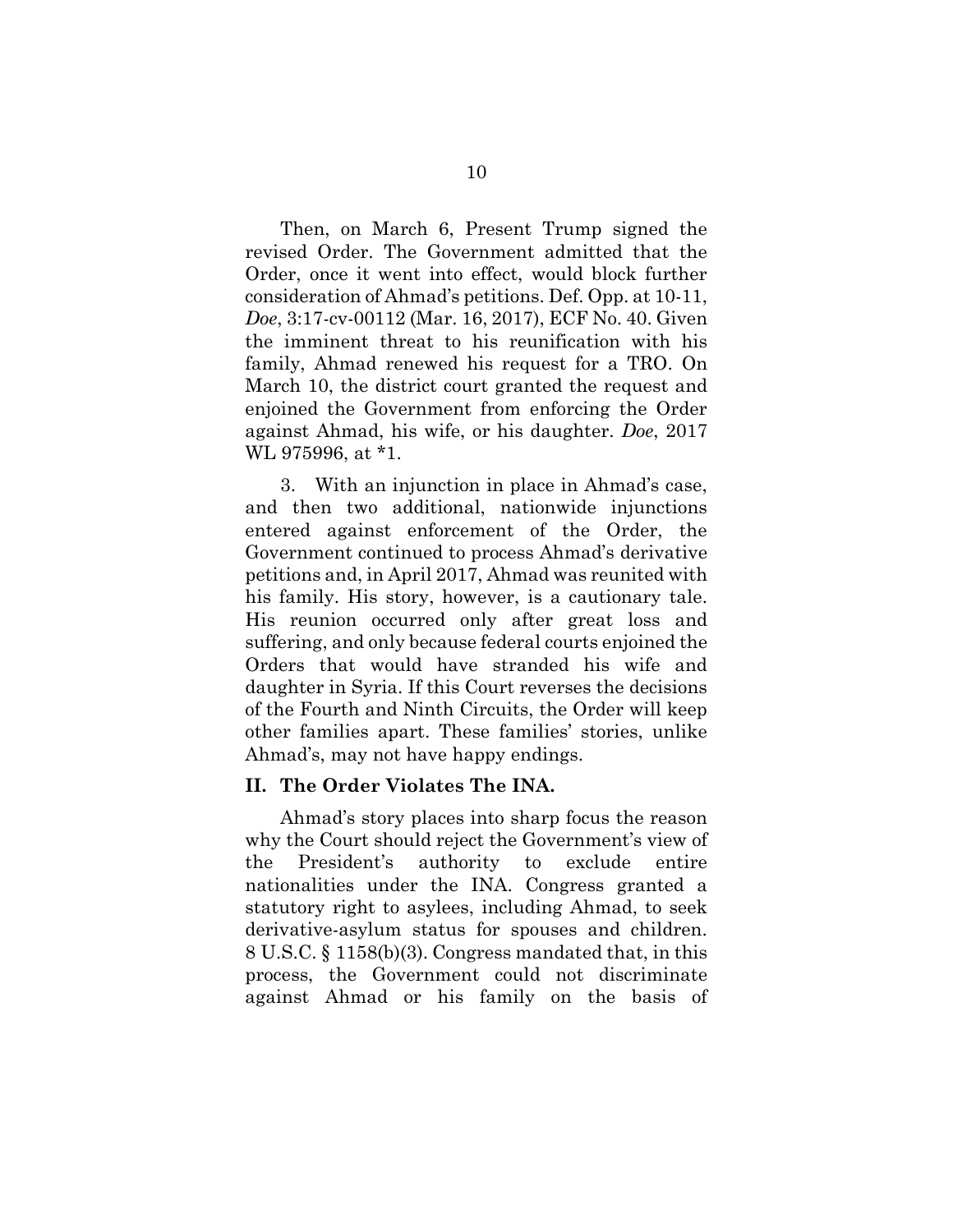nationality, but was instead required to make an individualized determination of admissibility. Had the President not adopted the Order, the Government would have simply processed Ahmad's derivativeasylum petitions according to law, ensuring that Ahmad's wife and three-year-old daughter did not pose a threat to the security of the United States.

The Government provides no satisfying reason why Congress, at the same time, intended to permit the President to upend this statutory scheme, separate the families of asylees and others, and suspend the United States' refugee program, all on the basis of a sweeping, national-origin-based say-so. There is none.

In enacting Section 1152(a), Congress "could hardly have chosen more explicit language." *Legal Assistance for Vietnamese Asylum Seekers* v. *Dep't of State*, 45 F.3d 469, 473 (D.C. Cir. 1995), *vacated on other grounds*, 519 U.S. 1 (1996) (per curiam). "Congress has unambiguously directed that no nationality-based discrimination shall occur." *Id.*

Congress instead mandated that individual aliens seeking entry into the United States are to be evaluated as individuals, on the basis of quasiadjudicative facts found by the Executive. And Congress enacted a detailed list enumerating the individual criteria that the Executive should consider in evaluating alien admissibility. *See* 8 U.S.C. § 1182(a) (criteria for ineligibility include communicable disease, drug addiction, criminal history, violations of religious liberty, human trafficking, involvement in espionage, and terrorist activity); *see also id.* § 1158(b) (specifying "conditions for granting asylum").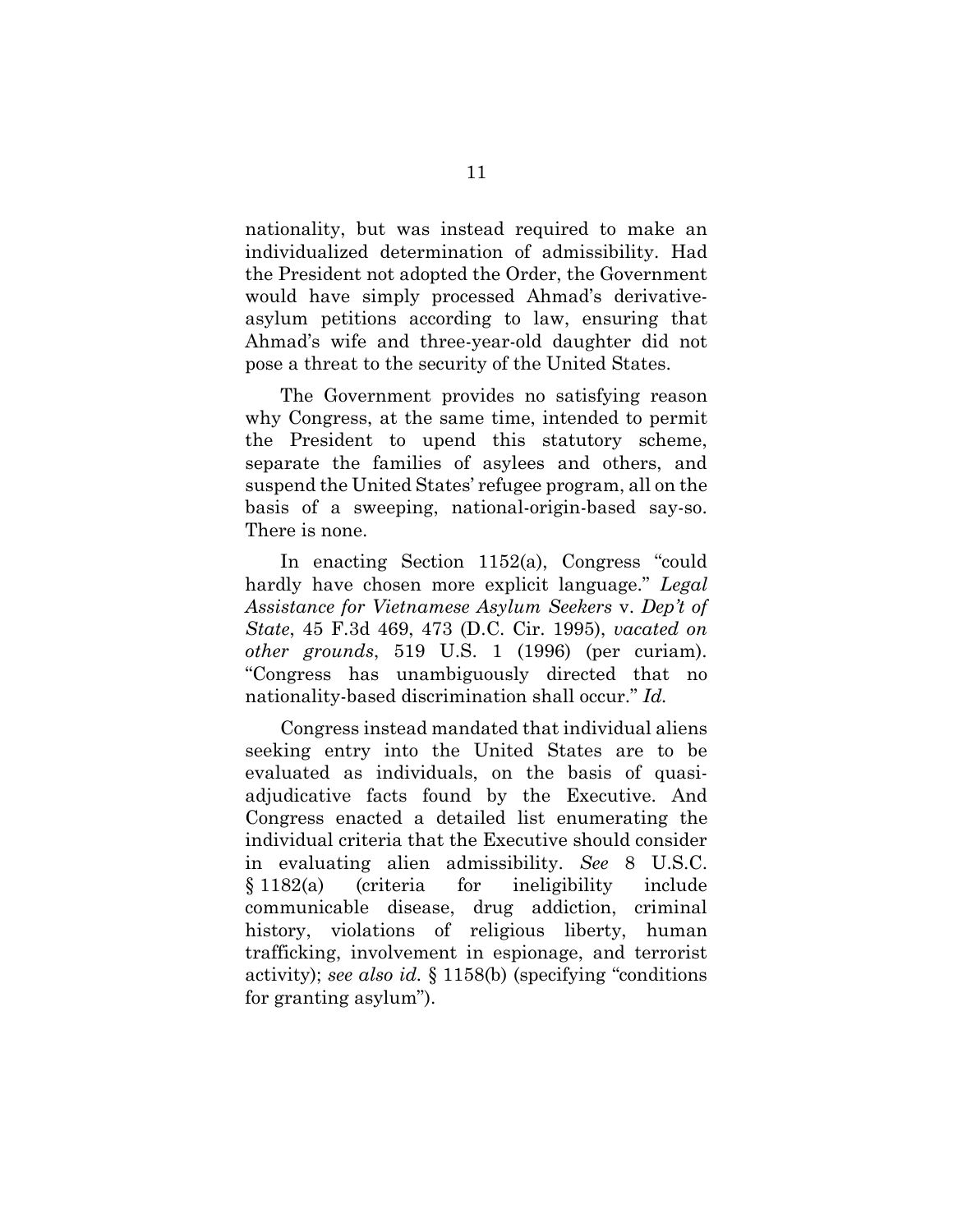The INA's focus on individualized determinations of eligibility for entry reflects the consensus in our jurisprudence that government action may not rely on "inquiries and categories dependent upon demeaning stereotypes, classifications of questionable constitutionality on their own terms." *Schuette* v. *BAMN*, 134 S. Ct. 1623, 1635 (2014) (plurality opinion of Kennedy, J.). Just as citizens must be "treat[ed] . . . as individuals, not as simply components of a racial, religious, sexual or national class," Congress has determined that the Nation's immigration framework will not "engage. in the offensive and demeaning" assumption" that "individuals a[re] the product of their race" or nationality, and will not "evaluat[e] their thoughts and efforts—their very worth as [potential] citizens—according to a criterion barred to the Government by history and the Constitution." *Miller*, 515 U.S. at 911-12 (citations and quotation marks omitted).

Sections  $1182(f)$  and  $1185(a)(1)$ , on which the Government relies, therefore anticipate that the President can bar entry based upon classifications tied to individual circumstances involving a threat to the interests of the United States, but not arbitrary, group- or nationality-based characteristics. The existence of Congress's specific and detailed regime for individualized assessment of aliens—its "distinct regulatory regime"—"foreclose[s]" the Order's broadbased national-origin classification. *FDA* v. *Brown & Williamson Tobacco*, 529 U.S. 120, 137, 155 (2000).

Ahmad's story proves the point. The Government thoroughly evaluated Ahmad's wife and three-yearold daughter before granting them entry into the United States, verifying that none of the INA's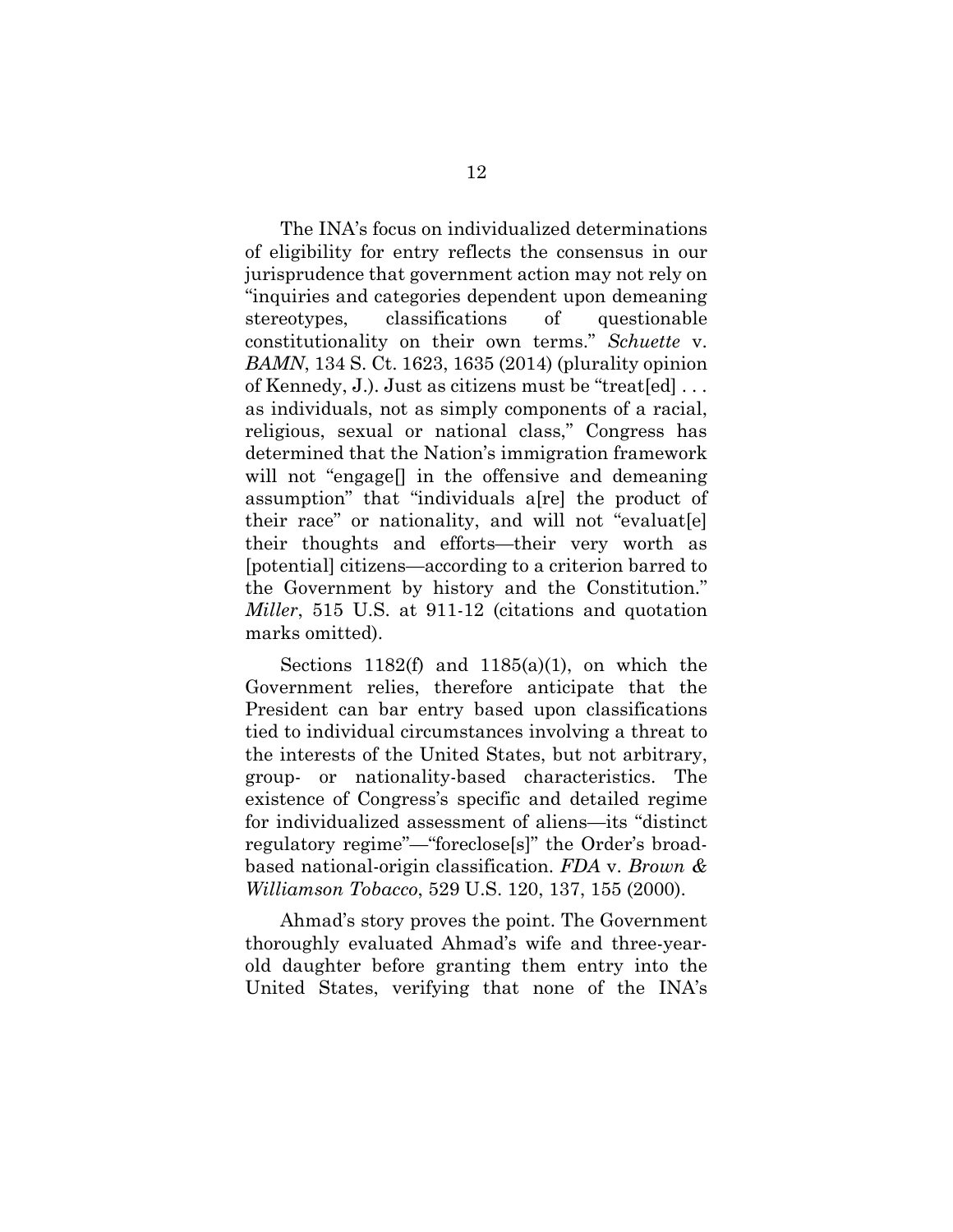grounds for exclusion applied. Government officials therefore checked, among other things, that his wife and three-year-old daughter had no communicable diseases; that they had no criminal convictions; that they had not persecuted any person on the basis of race, religion, nationality, or membership in a particular social group; that they had not supported or engaged in any terrorist activity and did not intend to do so; and that they did not otherwise pose a threat to the security of the United States. The Government would have the Court hold that—although government officials checked all the boxes for these and other criteria—the President could still exclude Ahmad's wife and infant child because they are Syrians. There is no basis in law for that perverse result.

\* \* \* \*

Congress's decision to evaluate individuals on their own terms should lead the Court to reject the Government's sweeping interpretation of Sections 1182(f) and 1185(a)(1). *Cf. United States* v. *Witkovich*, 353 U.S. 194, 199-200 (1957) (in the immigration context, the Executive's legislatively conferred discretion must accord with the "purpose of the legislative scheme").